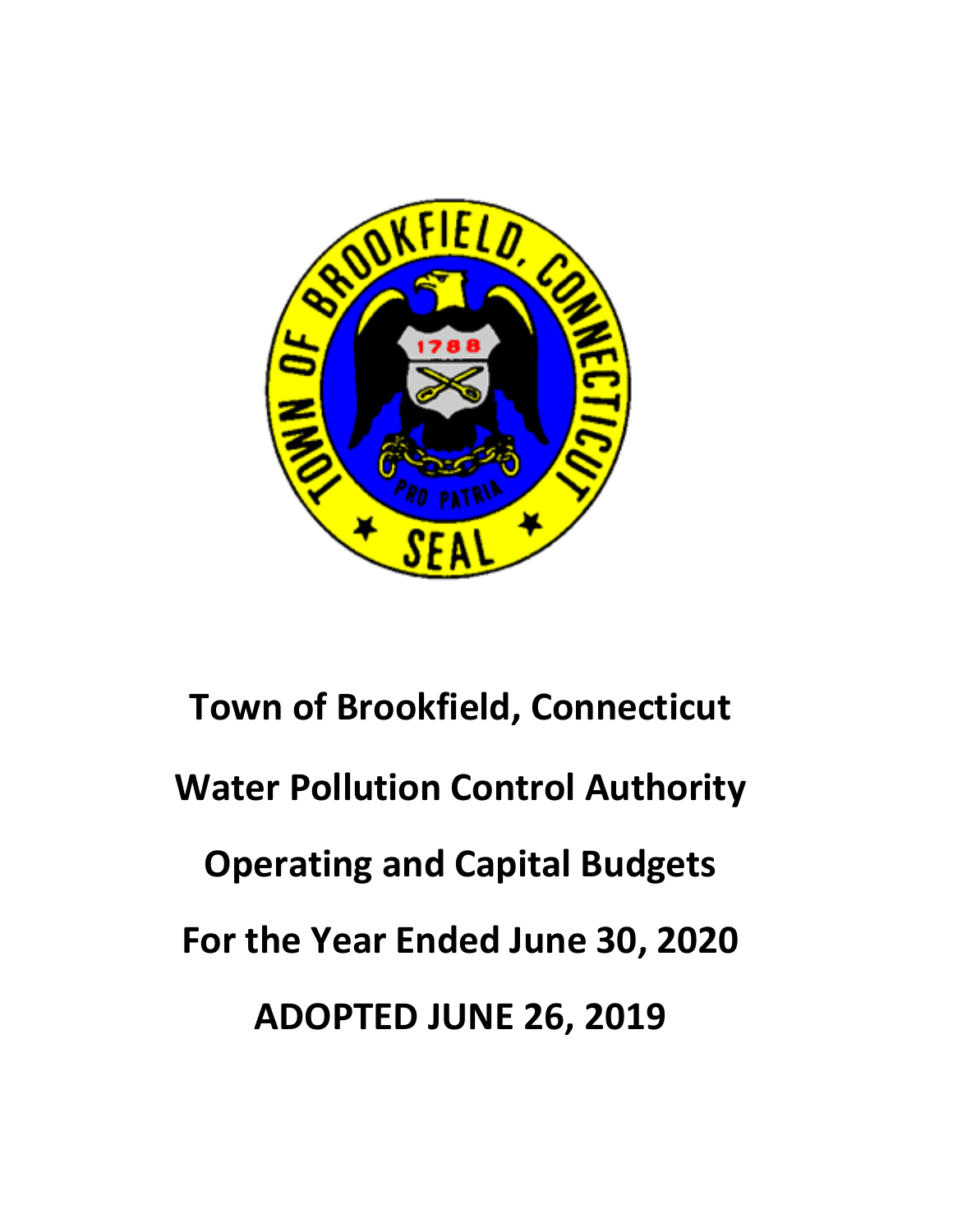# **Brookfield WPCA For the Year Ended June 30, 2020 Operating, Restricted, and Capital Budgets**

| <b>Schedule</b>                                                  | Page                  |
|------------------------------------------------------------------|-----------------------|
| WPCA Budget Narrative FY 2019-2020                               | <i>i</i> to <i>iv</i> |
| <b>Operating Budget - Cash Basis</b>                             | 1                     |
| Capital Projects Budget - Cash Basis                             | $\overline{2}$        |
| Capital Projects Budget - Expenditure Detail                     | 3                     |
| Restricted Budget - Cash and Accrual Basis                       | $\overline{4}$        |
| <b>Combined Operating and Restricted Budgets - Accrual Basis</b> | 5                     |
| Operating Budget - Conversion from Cash to Accrual Basis         | 6                     |
| <b>Restricted Projected Cash Flow Rollforward</b>                | 7                     |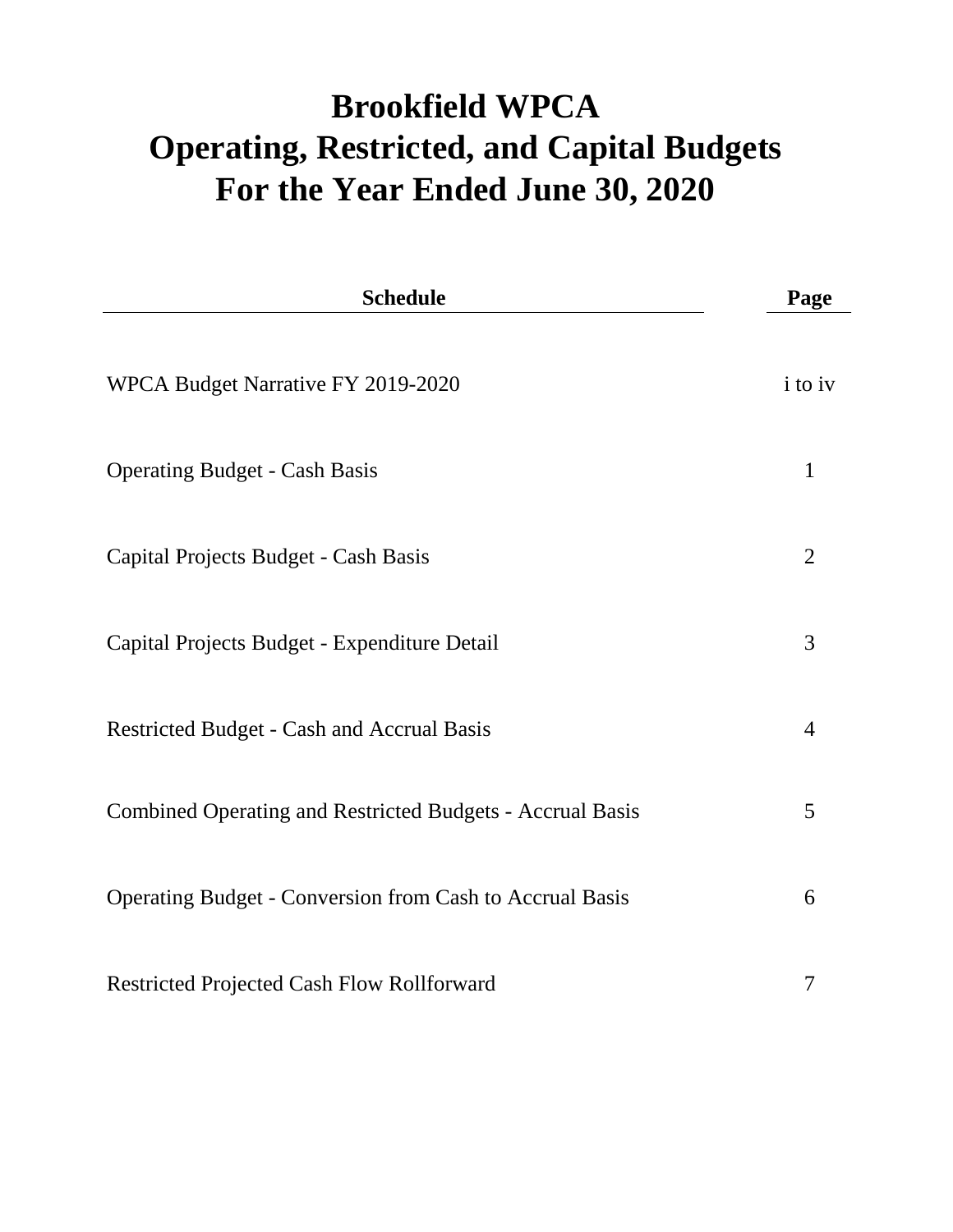#### **Introduction:**

It is useful to offer a narrative to accompany the budget to tell the story behind the numbers. There is much more on the activity of the WPCA at the new www.brookfieldwpca.org website.

#### **The Commission:**

The commission has eight volunteer members. Most have served for several years. There will be one opening on the WPCA in 2019 due to relocation.

As to outside services, the commission uses engineering, accounting, legal and other support services as needed. The engineering firm has quite a bit of depth, serving several states. Their work includes maintaining and upgrading the sewer layer on the town GIS system. The commission attorney has served the Brookfield WPCA for more than 20 years providing expertise in land use issues. He also has a valuable depth of corporate memory. The accounting firm, Bliss Allred and Company, has served the WPCA for 4 years. The WPCA accounting system routinely has been complimented by Town auditors.

#### **Operations Staff and Building:**

The WPCA has tripled in the number of customers and infrastructure over the last 16 years, doubled in the last 8 years. It also has all responsibility for its finances, including payroll, increasing the work load for its original four employees. Four years ago a half-time field staff position was added. The plan is to transition to a full-time field employee during 2019. Last year a new part-time director position was filled with the work load for the volunteer board having increased substantially over the past several years with system growth.

Additional revenue from growth has covered the cost of added staff and a vehicle. With a parttime Director, theoriginal 285 sqft office space was inadequate in the Town Hall. Consequently, the commission acquired an operations center at 53A Commerce Road. The two-story building includes 2,500 sqft of office space, a storage mezzanine and 500 sqft of unfinished area. This allows all employees to be co-located. The office building is financed with a 25-year conventional mortgage and adds 1.5% to the WPCA budget. This expense is absorbed by the increase in the number of customers, principally in the Town Center District.

#### **Accommodating Growth:**

Several significant capital improvement projects were undertaken.

● A project at Rollingwood was completed in 2018, and designed to take advantage of recent system expansions to re-route to a full gravity system, eliminating a troublesome condo association pump station. The construction was completed below budget. The cost is divided among affected unit owners proportioned by their Grand List Value. The borrowed funds are now converted to long term bonds.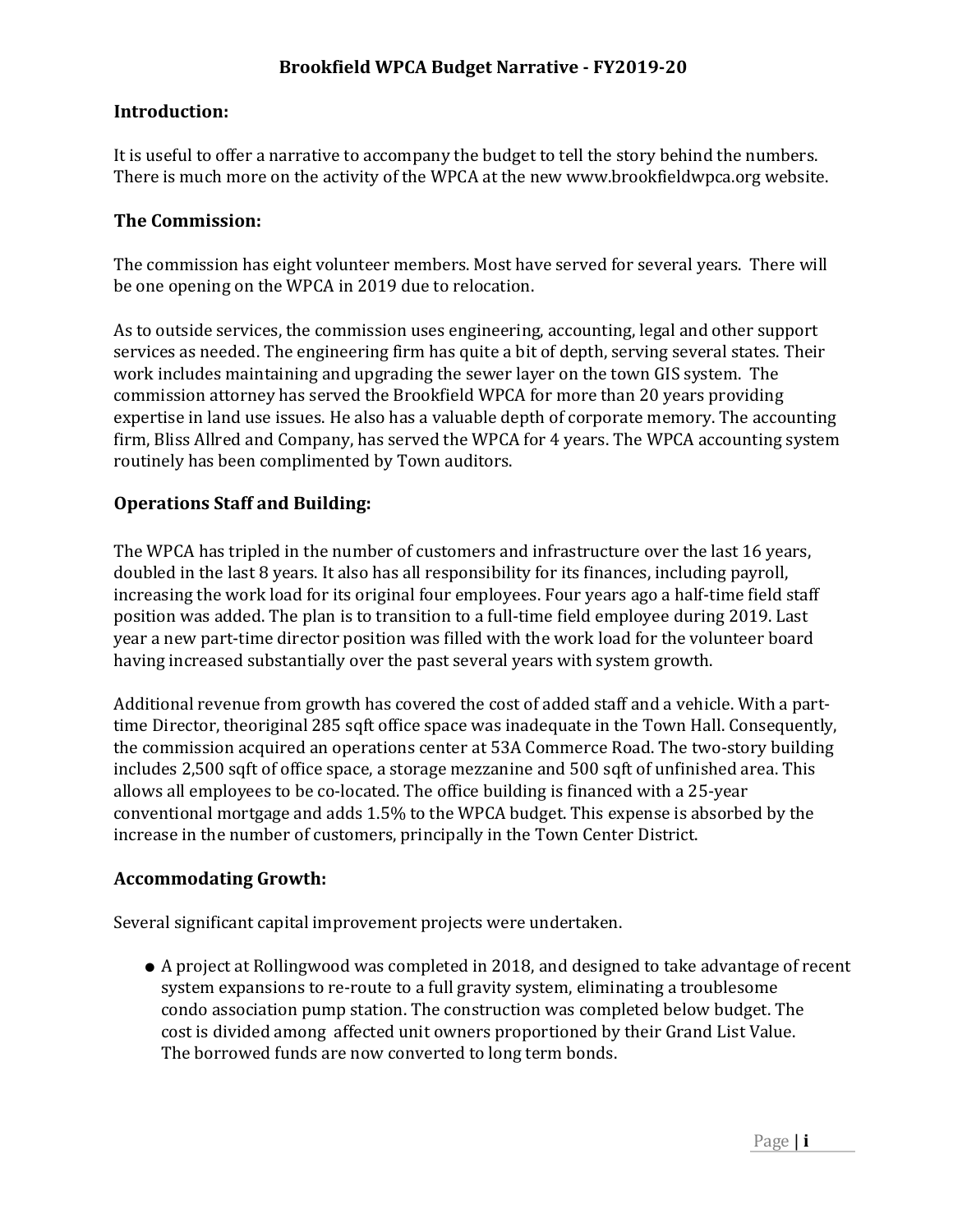● The North Pump Station, at the New Milford town line, and the station behind 777 Federal Road were both running at 50% capacity for normal operations during working hours as seen by the on-line data capture system. With recent and planned growth from several new condo and apartment projects in the Four Corners area, these two stations were upgraded in 2017. The work was funded as capital improvements by the Federal Road North District users, current and future.

#### **New Initiatives**

Actually, there are no new infrastructure sewer projects on the drawing board for the first time in a decade. There are two Clean Water Fund (CWF) grants and another grant to take advantage of Federal funds. The CWF grants were approved in May 2019.

- 1) Facilities Plan to look at current operations and projects costs 5 and 10 years in the future. A Planning Study is required by State Statute. It is a \$300,000 program with 55% grant monies being returned. Approval was granted in April 2019.
- 2) Candlewood Lake Studies. This will involve the 5-towns bordering the lake and other stakeholders. The study will capture current state, and propose ways to reduce E-coli and Phosphorus contamination. This \$320,000 study is partially funded by a 55% CWF grant from the CT DEEP, also awarded in April 2019.
- 3) Study the viability of capturing septic system outfall for over 901950-era homes along the Still River on Dean and Pocono Roads. This study is in cooperation with the Housatonic Valley Association with a specific focus on the Still River watershed. It is the subject of a pending 60% Federal grant administered CT DEEP. This grant is scheduled to be awarded September 2019.

#### **The WPCA Enterprise**

The WPCA Enterprise Fund is fully separated from the Town and on a full accrual accounting basis. Nevertheless, the WPCA is included as a fiscally independent business activity in the Town audit. This arrangement is in place at the request of the Office of the Controller and Auditors in keeping with government Enterprise Fund accounting rules.

Unrestricted funds are broken down into Operating and Capital. This is a budgeting and reporting method useful to the Commission to monitor finances.

The sewer usage fee was set in June 2012 at \$380 per unit per year to fully cover increasing depreciation and Danbury treatment fees. (A household is one unit.) The usage fee increased to \$420 per unit in June 2017. This 10.5% jump amounted to about 2% annual increase over the previous 5-year span. This rate still allows sustainable operations, including the ability to make infrastructure upgrades to accommodate the upkeep and growth in system use. No rate increase is planned this year.

#### **Cost of Operations by Flow:**

At the end of 2018 there were 4,102 units producing approximately 310,000 gallons per day (0.31MGD). That is a 7% increase with the addition of Town Center District buildings and Oak Meadow Town Homes. New customers offset a loss or revenue from the lost businesses.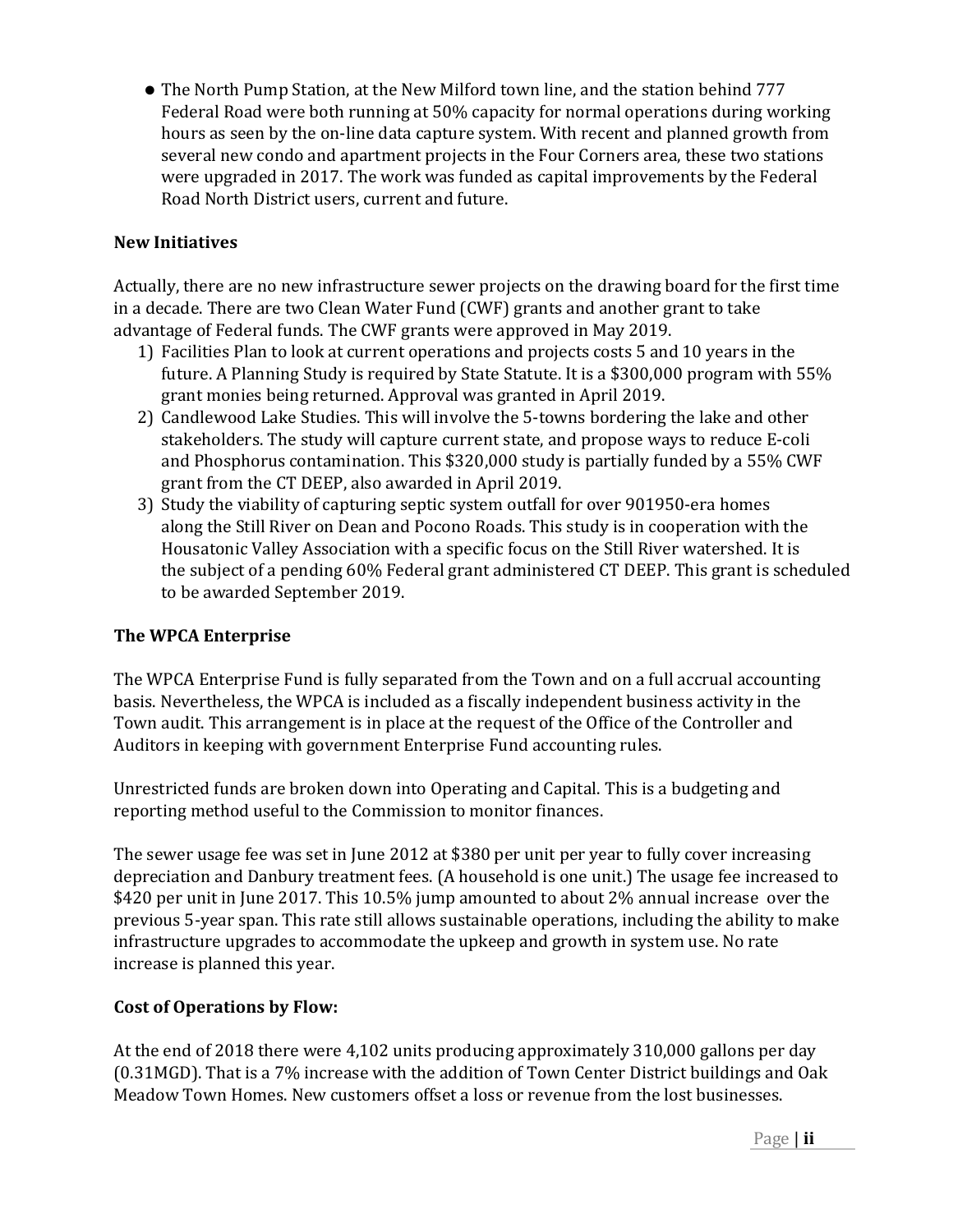All sanitary wastewater flow is sent to the Regional Danbury Waste Treatment plant under the supervision of the CT DEEP and by an Interlocal Agreement with Danbury. The agreement allows a flow from Brookfield of up to 500,000 gallons per day. But this is slated to be reduced to 380,000 gallons per day in 2022 with new Phosphorous mitigation requirements imposed on the Danbury Waste Treatment Plant. Brookfield is sending waste at an average rate of 86% of the new allowable flow. The Danbury Plant expansion will cost Brookfield a projected \$2,830,000 after grants are applied. These grants are promised, but not guaranteed. The cost is anticipated to be covered by a 20-year loan by the state at 2% interest.

For the WPCA to cover Brookfield's engineering cost share an additional \$34 per use unit per year is collected as a "Plant Charge." These funds are isolated in a separate account. With a March 2019 update in the plant upgrade status, funds are now not needed immediately. Some funds were parked in a CD.

#### **Rate Structure:**

Customer sewer rates are based on a "Unit" charge to fund operations, one option provided for by State Statute. Each household is one unit. Commercial establishments all have a formula to determine the usage rate according to WPCA Rules and Regulations. The Commission is exploring charging by water usage for commercial customers. This strategy will require commercial customers to install a water meter.

The entire unit-based billing system is under review by the current Facilities Planning study now in progress. At the unit rate of \$420 per year per household unit, 75% or \$310 covers the annual cost of WPCA operations and only 25% based on usage.

#### **Budget Summary:**

The operating budget in a simple form can be divided into five categories. See the table below. The Administration category includes outside legal, accounting and audit costs. In round figures, the Brookfield WPCA has assets of \$25 million. The WPCA holds \$6 million in bonds and loans against 7 discrete sewer districts. Two of these districts are debt-free. This requires a total of \$650,000 in debt service, principal and interest, funded by users by sewer district. Funds to pay each bond note or to make upgrades within each sewer district are kept separate and restricted bank accounts as required by Resolution. User obligations are attached to land records, virtually assuring collection.

| WPCA Budgeted Expenses FY 2019-2020 |                  |         |  |  |  |  |  |
|-------------------------------------|------------------|---------|--|--|--|--|--|
| Cost Element                        | Cost in \$, 000s | Percent |  |  |  |  |  |
| Danbury Fees                        | \$340            | 21%     |  |  |  |  |  |
| <b>Employee Costs</b>               | \$638            | 39%     |  |  |  |  |  |
| Operations (Net after grants)       | \$533            | 33%     |  |  |  |  |  |
| Administration                      | \$145            | 9%      |  |  |  |  |  |
| Contribution to Capital             | $($ \$38)        | $-2\%$  |  |  |  |  |  |
| Total                               | \$1,618          | 100.0%  |  |  |  |  |  |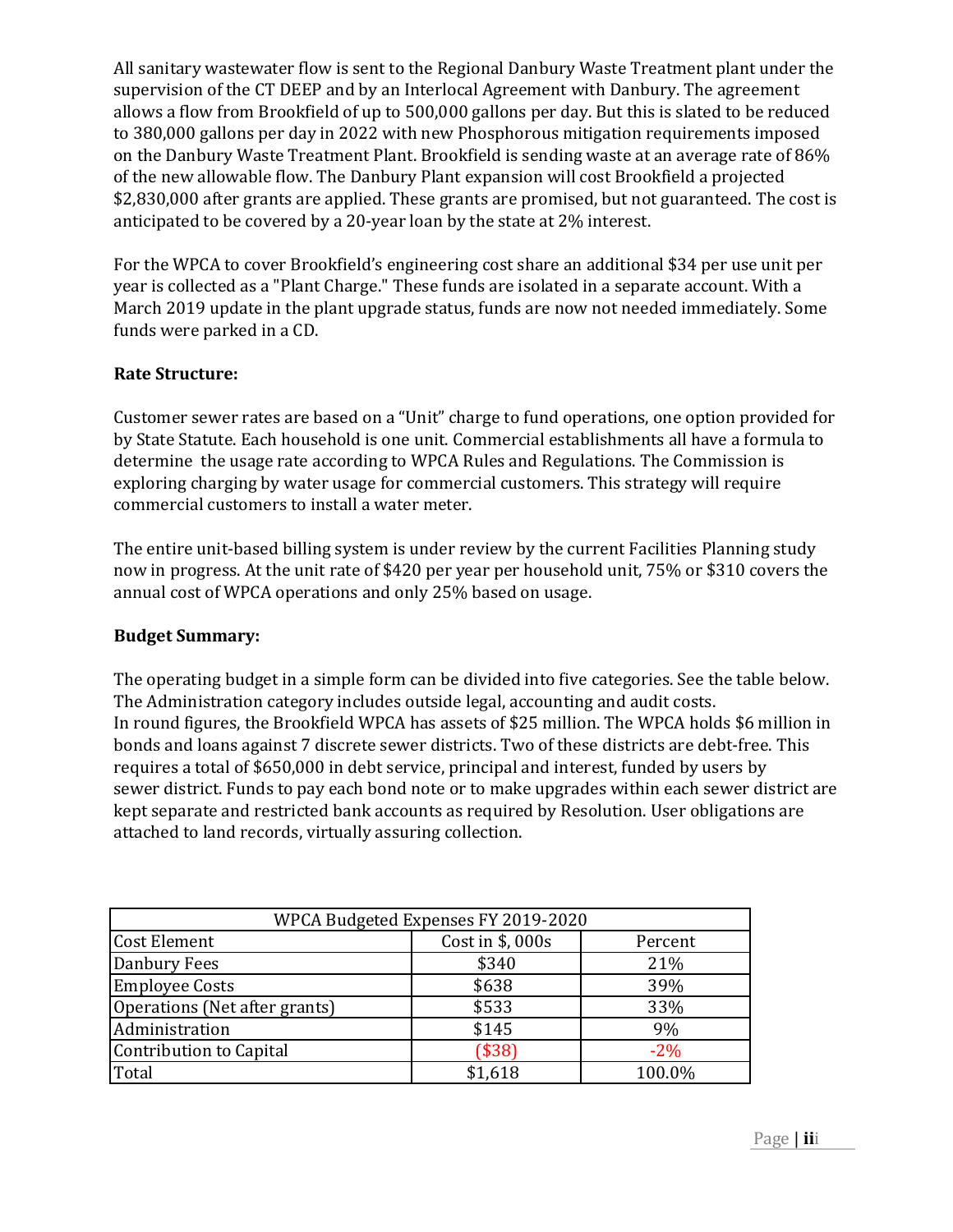#### **Narrative Summary**

As with any utility the operation must be competent to

- Keep the business running, providing value for a good cost, below benchmarks;
- Invest in current technology to drive down unit cost to scale well;
- Deliver quality, trouble-free service in its operations, and
- Have friendly and patient customer relations.

Also, high values for the Commission are

- Transparency. Brookfield has the most complete website of any WPCA in CT.
- Integrity. All decisions are open to the public and finances pass internal and external audits.
- Financial Sustainability.
- Excellence in bringing the latest technologies to make the operations cost efficient. For example, tables with a cellular connection allow the field staff to view main and customer connections on-the-spot. This GIS service allows instant recording of observations with pictures giving an electronic record on portable tablets of on-going and required inspections.

The WPCA Commission has given focus to its employees and continues to give this area focus a challenge to a volunteer board. A goal is to conduct this enterprise so as to reflect positively on the WPCA and Brookfield.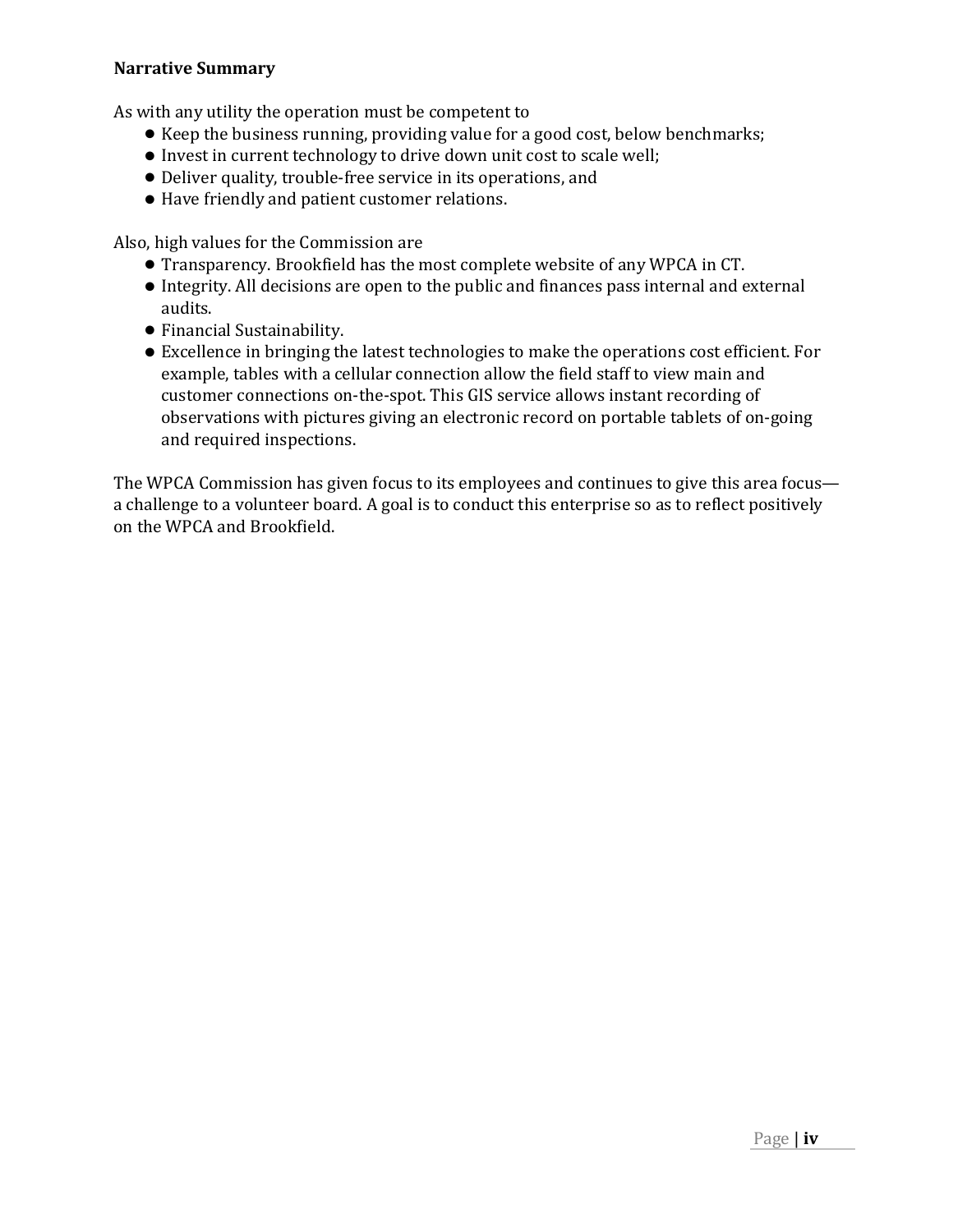#### **WPCA Operating Budget 2019-2020 - Cash Basis Page 1**

| <b>Account / Description</b>                     | 2017-2018<br>Approved<br><b>Budget</b> | 2017-2018<br>Actual      | 2018-2019<br><b>Approved</b><br><b>Budget</b> | 7/1/18<br>5/31/19<br>Actual<br>$(11 \text{ mos})$ | <b>Projected Annual</b> | 2019-2020<br><b>Approved Budget</b> | Increase/<br>(Decrease)<br>from 18/19<br><b>Budget</b> | <b>Comments</b>                                                         |
|--------------------------------------------------|----------------------------------------|--------------------------|-----------------------------------------------|---------------------------------------------------|-------------------------|-------------------------------------|--------------------------------------------------------|-------------------------------------------------------------------------|
| <b>Revenues</b>                                  |                                        |                          |                                               |                                                   |                         |                                     |                                                        |                                                                         |
| $4000-01$ · User Fees                            | 1,533,000                              |                          | 1,764,000                                     |                                                   |                         | 1,560,785                           |                                                        | -12% Based on 6/1/19 Use Bill Report                                    |
| Danbury Plant Upgrade Fees Income                | 158,700                                |                          | 158,700                                       |                                                   |                         | 139,846                             |                                                        | -12% Based on 6/1/19 Use Bill Report                                    |
| 4900-02 · User/Assess Delinq Int./Lien           | 30,000                                 | 24,935                   | 28,000                                        | 39,095                                            | 42,649                  | 42,000                              |                                                        | 50% Trend                                                               |
| 4900-03 · Application/Miscellaneous Fees         | 8,000                                  | 7,600                    | 8,000                                         | 4,371                                             | 4,768                   | 4,750                               |                                                        | -41% Trend                                                              |
| 9000-03 · Interest Income                        | 2,000                                  | 10,162                   | 3,500                                         | 8,195                                             | 8,940                   | 9,000                               |                                                        | 157% SW Capital Acct. & Unused BAN Acct., 2% CCRCC Interest             |
| Facil. Plan, Cand Lake & Dean Rd. Study Grants   |                                        |                          |                                               |                                                   |                         | 406,500                             |                                                        | Reimbursement of 55% of Study costs                                     |
| <b>Subtotal Revenue</b>                          | 1,731,700                              | 42,697                   | 1,962,200                                     | 51,661                                            | 56,357                  | 2,162,881                           | 10%                                                    |                                                                         |
|                                                  |                                        |                          |                                               |                                                   |                         |                                     |                                                        |                                                                         |
| <b>Expenditures</b>                              |                                        |                          |                                               |                                                   |                         |                                     |                                                        |                                                                         |
| <b>DANBURY FEES</b>                              |                                        |                          |                                               |                                                   |                         |                                     |                                                        |                                                                         |
| Danbury Plant Upgrade Fees expense               | 158,700                                |                          | 158,700                                       | 173,647                                           |                         | 139,846                             |                                                        | -12% Wash with revenue figure above                                     |
| 5000 · Capacity Charges - Other                  | 320,300                                | 176,765                  | 350,000                                       | 432,803                                           |                         | 340,000                             |                                                        | -3% Increase based on trend                                             |
|                                                  |                                        |                          |                                               |                                                   |                         |                                     |                                                        |                                                                         |
| <b>EMPLOYEE COSTS</b>                            |                                        |                          |                                               |                                                   |                         |                                     |                                                        |                                                                         |
| 5810-01 · Employee Benefits (Health Ins)         | 119,000                                |                          | 96,807                                        |                                                   |                         | 103,131                             |                                                        | 7% Health & dental, retirees, no OPEB                                   |
| 5811-01 · Pension Plans Expense                  | 40,000                                 |                          | 42,674                                        |                                                   |                         | 39,775                              |                                                        | -7% Number supplied by the Town                                         |
| 5812-01 · Disability & Life Ins Expense          | 4,500                                  |                          | 4,672                                         |                                                   |                         | 5,811                               |                                                        | 24% Number supplied by the Town                                         |
| 5813-01 · Workers' Comp Expense                  | 15,100                                 |                          | 16,771                                        |                                                   |                         | 24,356                              |                                                        | 45% Number supplied by the Town                                         |
| 5870-01 · Salaries & Employer Payroll Tax        | 365,000                                |                          | 421,254                                       |                                                   |                         | 464,860                             |                                                        | 10% 2.5% increase, includes PT Director & new FT employee               |
| <b>Subtotal Employee Costs</b>                   | 543,600                                | $\blacksquare$           | 582,179                                       |                                                   |                         | 637,932                             | 10%                                                    |                                                                         |
|                                                  |                                        |                          |                                               |                                                   |                         |                                     |                                                        |                                                                         |
| <b>OPERATIONS</b><br>5289-01 · Studies & Testing | 20,000                                 | 14,443                   | 20,000                                        | 7,640                                             | 8,334                   | 7,500                               |                                                        | -63% Some costs transferred to other line items                         |
| 5301-01 · Uniform Allowance                      | 1,500                                  | 1,500                    | 1,500                                         | 500                                               | 545                     | 2,520                               | 68%                                                    | \$840 per employee x 3 (Uniform Service)                                |
| 5877-01 · Building & Maintenance                 | 30,000                                 | 22,029                   | 30,000                                        | 13,225                                            | 14,428                  | 20,000                              |                                                        | -33% Incl. lawn maint \$17.5K, \$2,500 Misc                             |
|                                                  | 3,500                                  | 3,298                    | 3,500                                         | 1,504                                             | 1,640                   | 3,500                               |                                                        | 0% In line with FYE 2019                                                |
| 5880-01 · Maintenance Equipment                  |                                        |                          |                                               |                                                   |                         |                                     |                                                        |                                                                         |
| 5881-01 · Supplies Equipment                     | 5,000                                  | 6,286                    | 4,000                                         | 2,974<br>10,811                                   | 3,245                   | 4,000                               |                                                        | 0% In line with FYE 2019                                                |
| 5886-01 · Truck & Auto Expense                   | 16,500                                 | 15,696                   | 15,000                                        |                                                   | 11,794                  | 15,000                              |                                                        | 0% Cost of fuel, vehicle maintenance                                    |
| 5893-01 · Recurring Maintenance                  | 17,000                                 | 19,551                   | 20,000                                        | 11,755                                            | 12,823                  | 20,000                              |                                                        | 0% US Automation, Generators, Easements Clearings, Bioxide              |
| 5894-01 · Non-Recurring Maintenance              | 10,000                                 | 5,442                    | 5,000                                         | 7,138                                             | 7,786                   | 7,500                               |                                                        | 50% Misc. non-recurring maintenance Based on trend                      |
| 5895-01 · Utilities                              | 67,000                                 | 70,040                   | 60,000                                        | 58,635                                            | 63,966                  | 64,000                              |                                                        | 7% In line with FYE 2019                                                |
| 5896-01 · Communications & Alarms                | 22,000                                 | 21,949                   | 20,000                                        | 17,067                                            | 18,618                  | 19,000                              |                                                        | -5% Mission, Frontier, Verizon, UPS Batteries                           |
| 5897-01 · Engineering Costs                      | 45,000                                 | 31,307                   | 70,000                                        | 29,617                                            | 32,309                  | 35,000                              |                                                        | -50% Engineering Only                                                   |
| 5897-01 · Study Engineering Costs                |                                        |                          |                                               |                                                   |                         | 670,000                             |                                                        | Includes Facilities Plan, Cand Lake, Dean Rd. Studies                   |
| 5902-01 · Casualty Insurance                     | 10,400                                 |                          | 10,369                                        | 11,876                                            | 12,956                  | 10,766                              |                                                        | 4% Number supplied by the Town                                          |
| 5905-01 · Pump Maintenance & Repairs             | 42,000                                 | 32,548                   | 48,000                                        | 12,037                                            | 13,131                  | 45,000                              |                                                        | $-6\%$ 15 stations * \$3,000                                            |
| 5909-01 · GIS Costs                              | 12,100                                 | 9,432                    | 16,000                                        | 12,475                                            | 13,609                  | 12,000                              |                                                        | -25% Includes asset management                                          |
| 5910-01 · Safety Equipment                       | 4,000                                  | 5,821                    | 4,500                                         | 1,053                                             | 1,148                   | 3,000                               |                                                        | -33% Safety shoes, CSE Equipment                                        |
| <b>Subtotal Operations</b>                       | 306,000                                | 259,340                  | 327,869                                       | 198,306                                           | 216,334                 | 938,786                             | 186%                                                   |                                                                         |
| <b>ADMINISTRATION</b>                            |                                        |                          |                                               |                                                   |                         |                                     |                                                        |                                                                         |
| 5876-01 · Office/Administrative Supplies         | 4,000                                  | 4,939                    | 5,000                                         | 6,317                                             | 6,891                   | 5,000                               |                                                        | 0.00% In line with FYE 2019                                             |
| 5878-01 · Postage & Mailing Costs                | 2,500                                  | 2,482                    | 3,800                                         | 2,216                                             | 2,417                   | 2,500                               | -34.21% Trend                                          |                                                                         |
| 5883-01 · Training & Education Costs             | 2,300                                  | 3,596                    | 1,800                                         | 2,078                                             | 2,267                   | 2,300                               |                                                        | 27.78% Certifications & OSHA reqd. training                             |
| 5884-02 Other Administrative Expenses            | 10,000                                 | 18,956                   | 14,000                                        | 14,071                                            | 15,350                  | 10,000                              |                                                        | -28.57% IC, Paychex, Indem Ins.                                         |
| 2800-07 · Mortgage Payment                       |                                        | $\overline{\phantom{a}}$ | 26,680                                        | 24,621                                            | 26,859                  | 26,860                              |                                                        | 0.67% P&I \$2,238.28 x 12                                               |
| 5912-01 · 53 Commerce Utilities                  |                                        | $\overline{\phantom{a}}$ | 18,653                                        | 17,112                                            | 18,668                  | 23,052                              |                                                        | 23.58% Common chgs, electric, phone, cleaning, alarm, gas, copier lease |
| 5913-01 · 53 Commerce Repair & Maint             |                                        | $\overline{\phantom{a}}$ | 1,200                                         | 2,528                                             | 2,758                   | 1,400                               |                                                        | 16.67% New building maintenance                                         |
| 5887-01 · Advertising/Legal Ads                  | 4,000                                  | 4,101                    | 4,000                                         | 7,306                                             | 7,970                   | 4,000                               |                                                        | 0.00% Most costs charged to projects                                    |
| 5888-01 · Printing Costs                         | 1,000                                  | 2,435                    | 4,500                                         | 3,283                                             | 3,582                   | 4,500                               |                                                        | 0.00% Envelopes, bill printing, bus cards                               |
| 5889-01 · Legal Expenses                         | 20,000                                 | 13,009                   | 20,000                                        | 22,085                                            | 24,093                  | 15,000                              |                                                        | -25.00% Some legal will be charged to projects                          |
| 5906-01 · Audit/Accounting Services              | 52,000                                 | 37,801                   | 40,000                                        | 43,315                                            | 47,253                  | 32,000                              |                                                        | -20.00% \$20K acct., \$12K audit                                        |
| 5907-01 · Data Processing Support/IT             | 7,600                                  | 8,761                    | 19,613                                        | 14,002                                            | 15,275                  | 18,000                              |                                                        | -8.22% QDS & IT Support                                                 |
| <b>Subtotal Administration</b>                   | 103,400                                | 96,082                   | 159,246                                       | 158,935                                           | 173,384                 | 144,612                             | $-9.19%$                                               |                                                                         |
|                                                  |                                        |                          |                                               |                                                   |                         |                                     |                                                        |                                                                         |
| <b>Total Expenditures less Cap Contrib</b>       | 1,432,000                              | 532,187                  | 1,577,994                                     | 963,692                                           | 389,718                 | 2,201,177                           | 39.49%                                                 |                                                                         |
| <b>CAPITAL CONTRIBUTIONS</b>                     |                                        |                          |                                               |                                                   |                         |                                     |                                                        |                                                                         |
| 5885 Contribution to Capital Projects            | 299,700                                | 210,700                  | 384,206                                       | 191,853                                           | 328,891                 | (38, 295)                           |                                                        | -109.97% Revenue less expenses (covers capital budget)                  |
|                                                  |                                        |                          |                                               |                                                   |                         |                                     |                                                        |                                                                         |
| <b>Total Expenditures</b>                        | 1,731,700                              | 742,887                  | 1,962,200                                     |                                                   |                         | 2,162,881                           | 10.23%                                                 |                                                                         |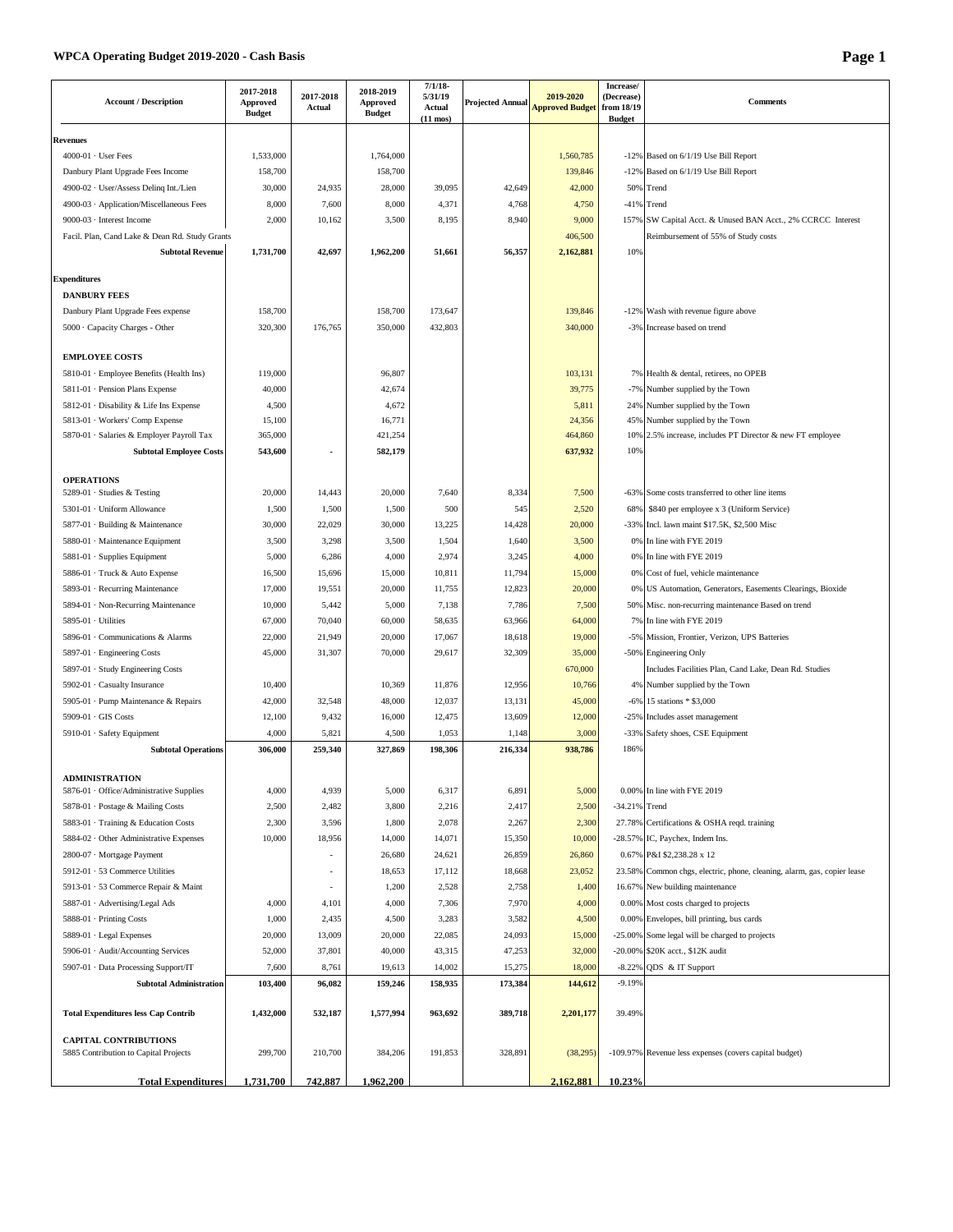## **WPCA Capital Projects Budget - CASH Basis FYE 2019-2020**

| <b>PROJECTED CASH BALANCE BEGINNING OF PERIOD</b> | 950,000    |
|---------------------------------------------------|------------|
|                                                   |            |
| <b>CASH INFLOWS</b>                               |            |
| Cash from Issuance of Debt                        |            |
| 2020 Contribution from Operations Budget          | (38, 295)  |
| 2% Capital Cost Recovery                          | 112,228    |
| <b>Cash from Restricted District Funds</b>        | 165,005    |
| <b>Total Cash Inflows</b>                         | 238,938    |
| <b>CASH OUTFLOWS</b>                              |            |
| Per detail on Page 3                              |            |
| Major Capital Projects                            | (127, 875) |
| <b>Operations Capital Projects</b>                | (138,170)  |
| <b>Total Cash Outflows</b>                        | (266, 045) |
| <b>Net Budgeted Increase (Decrease)</b>           | (27, 107)  |
| <b>PROJECTED CASH BALANCE END OF PERIOD</b>       | 922,893    |

| <b>BAN proceeds Issued during FYE 2018</b>                                 |  |
|----------------------------------------------------------------------------|--|
|                                                                            |  |
| Rollingwood BAN Proceeds                                                   |  |
| BAN/Bond proceeds planned issuance FYE 2019                                |  |
| Rollingwood                                                                |  |
|                                                                            |  |
|                                                                            |  |
| Note: It is assumed that BAN funds will be replaced with new BANs or bonds |  |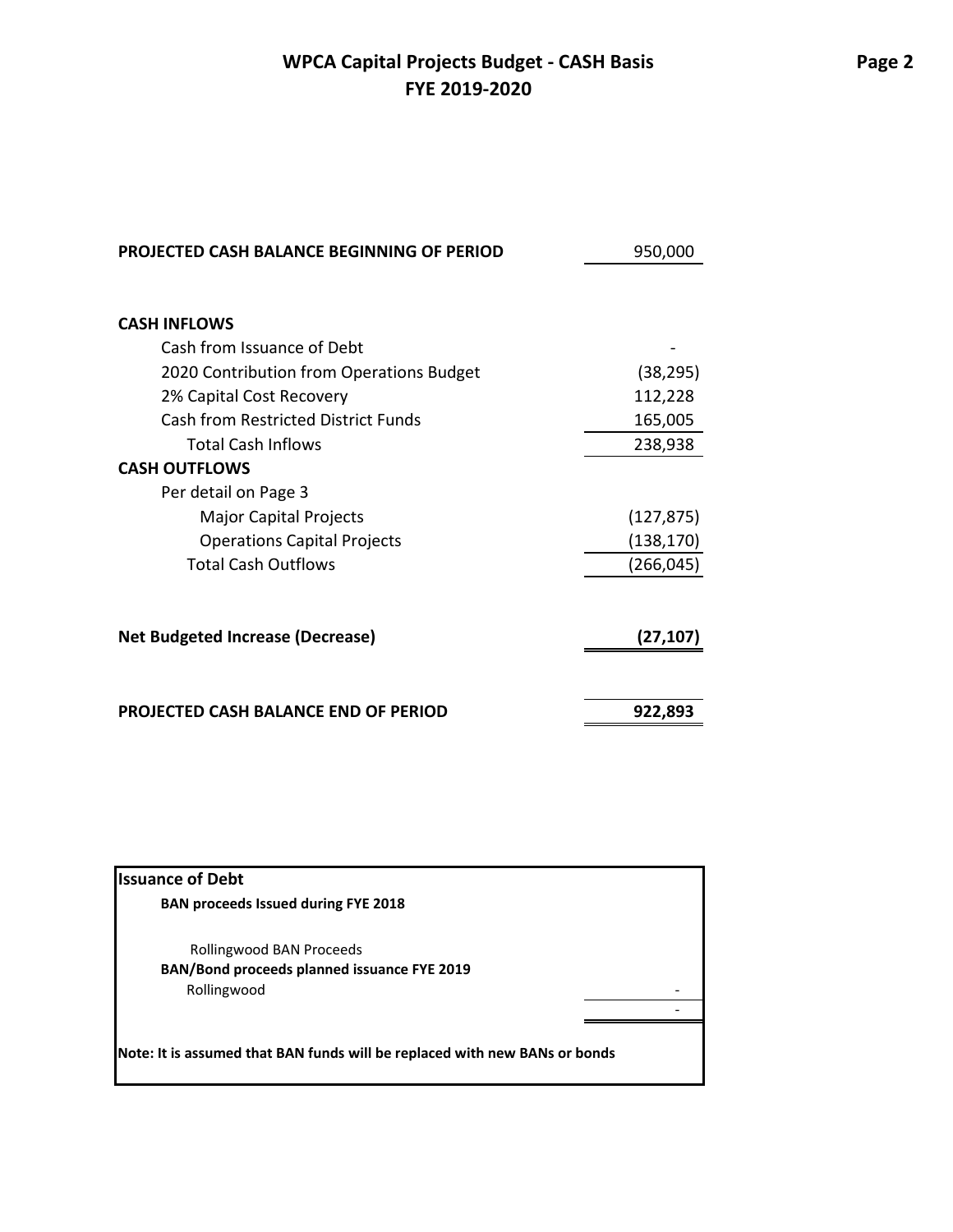### **WPCA Capital Project Budget - Expenditure Detail Page 3 For the Year Ended June 30, 2020**

|                                                                    |             |                | <b>Actual</b>   |                  | <b>Restricted</b> |                          |                  |                         |                                                                             |
|--------------------------------------------------------------------|-------------|----------------|-----------------|------------------|-------------------|--------------------------|------------------|-------------------------|-----------------------------------------------------------------------------|
|                                                                    |             |                | <b>Expended</b> | <b>Estimated</b> | <b>Budget</b>     | <b>Budget</b>            | <b>Total</b>     |                         |                                                                             |
|                                                                    | <b>Note</b> | <b>Planned</b> | to Date         | <b>Expended</b>  | <b>FYE</b>        | <b>FYE</b>               | <b>Estimated</b> |                         |                                                                             |
| <b>Description</b>                                                 | Ref#        | Completion     | 1/29/19         | to 6/30/19       | 6/30/20           | 6/30/20                  | Cost             | <b>Remaining Amount</b> |                                                                             |
| <b>Major Capital (Restricted) Projects</b>                         |             |                |                 |                  |                   |                          |                  |                         |                                                                             |
| Dean Road Sewer Extension (Combine w/TCD?)                         |             | 2022           | 8,277           | 4,300            | 48,000            |                          | 1,800,000        |                         | 1,747,700 LAI study                                                         |
| TCD Force Main (Craft Center, Market etc)                          |             | 2022           |                 |                  | 30,000            |                          | 150,000          |                         | 120,000 engineering study                                                   |
| Federal Road Valve Pits (3) Upgrade                                |             | 2020           |                 |                  | 49,875            |                          | 52,500           | 2,625                   |                                                                             |
| <b>Total Restricted</b>                                            |             |                | 8,277           | 4,300            | 127,875           | $\overline{\phantom{a}}$ | 2,002,500        |                         |                                                                             |
| Caldor Upgrade                                                     |             | 2021           | 9,348           | 9,348            |                   | $\overline{\phantom{a}}$ | 200,000          | 190,652                 |                                                                             |
| Commerce Road & Rt. 133 Force Main                                 |             | 2019           | 3,217           | 45,125           |                   | 875                      | 46,000           |                         |                                                                             |
| Rt 133 Station upgrades Plantings, valve pit, Generator            |             | 2021           |                 |                  |                   | 17,000                   | 17,000           |                         | \$17K for engineering & trees Long<br>term plan for station to be developed |
| Flow Meters at Stony Hill & Cedarbrook PS's                        |             | 2020           |                 | 1,000            | 19,800            |                          | 20,800           |                         | $$8K$ per stn + 10% conting + 20%<br>engineering                            |
| Old New Milford & Federal Roads Extend force main                  |             | 2021           |                 | 14,245           | 128,205           |                          | 142,450          |                         | $$101,750 + 10\%$ conting + 20% eng+                                        |
| Purchase of 53 Commerce Road + extras                              |             | 2019           | 260,254         |                  |                   |                          |                  |                         |                                                                             |
| 53 Commerce Equipment, Furniture, etc.                             |             | 2019           | 16,324          |                  |                   | 10,795                   | 10,795           |                         | replace server                                                              |
| 53 Commerce Road Back offices & shower                             |             | 2019           | 27,229          | 27,229           |                   |                          |                  |                         |                                                                             |
| New Vehicle                                                        |             | 2020           |                 |                  |                   | 40,000                   | 40,000           |                         |                                                                             |
| Manhole Projects (replacements/paving)                             |             | Annual         | 525             | 29,475           |                   | 30,000                   | 30,000           |                         |                                                                             |
| Sewer line cleaning & inspection $(1,900 \text{ LF/yr } @$ \$5/LF) |             | Annual         | 2,338           | 7,163            |                   | 9,500                    | 9,500            |                         |                                                                             |
| Capital Maintenance Equipment (generator, grinder)                 |             | Annual         | 41,946          | 41,946           |                   | 20,000                   | 20,000           |                         |                                                                             |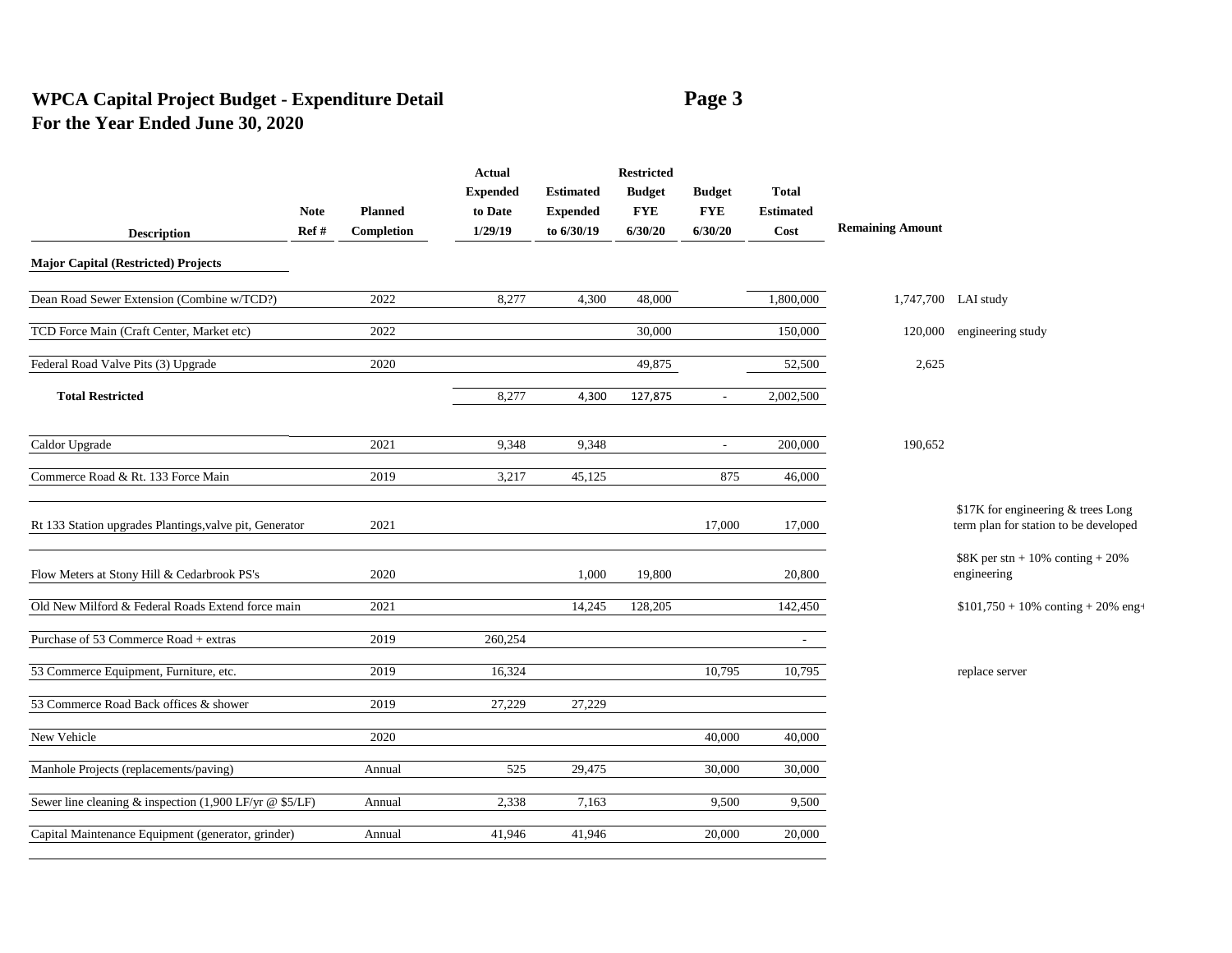#### **WPCA Restricted Budget 2019-20 - Cash and Accrual Basis Page 4**

|                                                                                    |               |                          |            | <b>Cash Basis</b>        |                 |                    |                                             | Total                    |                            | Total                              |
|------------------------------------------------------------------------------------|---------------|--------------------------|------------|--------------------------|-----------------|--------------------|---------------------------------------------|--------------------------|----------------------------|------------------------------------|
|                                                                                    |               | Old NM                   | Federal Rd |                          |                 | High               |                                             | Restricted               | Adjustments<br>for Accrual | Restricted                         |
|                                                                                    | Sandy<br>Lane | Rd/<br>Del Mar           | North      | Center<br>School         | Three<br>Condos | Meadow/<br>Newbury | Rollingwood                                 | Accounts -<br>Cash Basis | <b>Basis</b>               | Accounts -<br><b>Accrual Basis</b> |
| <b>Revenues</b>                                                                    |               |                          |            |                          |                 |                    |                                             |                          |                            |                                    |
|                                                                                    |               |                          |            |                          |                 |                    |                                             |                          |                            |                                    |
| $4000-01$ · User Fees<br>4700-01 · Capital Cost Recovery Revenue                   |               |                          |            |                          |                 |                    |                                             |                          |                            |                                    |
|                                                                                    | 600           | $\overline{\phantom{a}}$ | 2,700      |                          | 14,500          | 12,500             | 400                                         |                          |                            |                                    |
| 4900-02 · User/Assess Delinq Int./Lien<br>4900-03 · Application/Miscellaneous Fees |               |                          |            | $\overline{\phantom{a}}$ |                 |                    |                                             | 30,700                   |                            | 30,700                             |
| 9000-03 · Interest Income                                                          | 15            | 110                      | 600        |                          | 410             | 325                | 250                                         | 1,710                    |                            | 1,710                              |
| Assessment - Principal                                                             | 27,000        | 48,000                   | 95,000     | 1,600                    | 160,000         | 97,000             | 61,700                                      | 490,300                  | 587,000                    | 1,077,300                          |
| Assessment - interest income                                                       | 700           | 19,000                   | 5,000      | 400                      | 43,000          | 40,000             | 18,500                                      | 126,600                  | ×.                         | 126,600                            |
| <b>Total Revenue</b>                                                               | 28,315        | 69,700                   | 103,300    | 2,000                    | 232,400         | 149,825            | 80,850                                      | 649,310                  | 587,000                    | 1,236,310                          |
| <b>Expenditures</b>                                                                |               |                          |            |                          |                 |                    |                                             |                          |                            |                                    |
| <b>DANBURY FEES</b>                                                                |               |                          |            |                          |                 |                    |                                             |                          |                            |                                    |
|                                                                                    |               |                          |            |                          |                 |                    |                                             |                          |                            |                                    |
| 5000 · Capacity Charges - Other                                                    |               |                          |            |                          |                 |                    |                                             |                          |                            |                                    |
| <b>EMPLOYEE COSTS</b>                                                              |               |                          |            |                          |                 |                    |                                             |                          |                            |                                    |
| 5810-01 · Employee Benefits (Health Ins)                                           |               |                          |            |                          |                 |                    |                                             |                          |                            |                                    |
| 5811-01 · Pension Plans Expense                                                    |               |                          |            |                          |                 |                    |                                             |                          |                            |                                    |
| 5812-01 · Disability & Life Ins Expense                                            |               |                          |            |                          |                 |                    |                                             |                          |                            |                                    |
| 5813-01 · Workers' Comp Expense                                                    |               |                          |            |                          |                 |                    |                                             |                          |                            |                                    |
| 5870-01 · Salaries and Employer Payroll Tax                                        |               |                          |            |                          |                 |                    |                                             |                          |                            |                                    |
| <b>OPERATIONS</b>                                                                  |               |                          |            |                          |                 |                    |                                             |                          |                            |                                    |
| 5289-01 · Studies & Testing                                                        |               |                          |            |                          |                 |                    |                                             |                          |                            |                                    |
| 5301-01 · Uniform Allowance                                                        |               |                          |            |                          |                 |                    |                                             |                          |                            |                                    |
| 5877-01 · Building & Maintenance                                                   |               |                          |            |                          |                 |                    |                                             |                          |                            |                                    |
| 5880-01 · Maintenance Equipment                                                    |               |                          |            |                          |                 |                    |                                             |                          |                            |                                    |
| 5881-01 · Supplies Equipment                                                       |               |                          |            |                          |                 |                    |                                             |                          |                            |                                    |
| 5886-01 · Truck & Auto Expense                                                     |               |                          |            |                          |                 |                    |                                             |                          |                            |                                    |
| 5893-01 · Recurring Maintenance                                                    |               |                          |            |                          |                 |                    |                                             |                          |                            |                                    |
| 5894-01 · Non-Recurring Maintenance                                                |               |                          |            |                          |                 |                    |                                             |                          |                            |                                    |
| 5895-01 · Utilities                                                                |               |                          |            |                          |                 |                    |                                             |                          |                            |                                    |
| 5896-01 · Communications & Alarms                                                  |               |                          |            |                          |                 |                    |                                             |                          |                            |                                    |
| 5897-01 · Engineering Costs                                                        |               |                          |            |                          |                 |                    |                                             |                          |                            |                                    |
| 5897-01 · Study Engineering Costs                                                  |               |                          |            |                          |                 |                    |                                             |                          |                            |                                    |
| 5902-01 · Casualty Insurance                                                       |               |                          |            |                          |                 |                    |                                             |                          |                            |                                    |
| 5905-01 · Pump Maintenance & Repairs                                               |               |                          |            |                          |                 |                    |                                             |                          |                            |                                    |
| 5909-01 · GIS Costs                                                                |               |                          |            |                          |                 |                    |                                             |                          |                            |                                    |
| 5910-01 · Safety Equipment                                                         |               |                          |            |                          |                 |                    |                                             |                          |                            |                                    |
| <b>ADMINISTRATION</b>                                                              |               |                          |            |                          |                 |                    |                                             |                          |                            |                                    |
| 5876-01 · Office/Administrative Supplies                                           |               |                          |            |                          |                 |                    |                                             |                          |                            |                                    |
| 5878-01 · Postage & Mailing Costs                                                  |               |                          |            |                          |                 |                    |                                             |                          |                            |                                    |
| 5883-01 · Training & Education Costs                                               |               |                          |            |                          |                 |                    |                                             |                          |                            |                                    |
| 5884-02 · Other Administrative Expenses                                            |               |                          |            |                          |                 |                    |                                             |                          |                            |                                    |
| 2800-07 · Mortgage Payment 53 Commerce                                             |               |                          |            |                          |                 |                    |                                             |                          |                            |                                    |
| 5912-01 · Utilities 53 Commerce                                                    |               |                          |            |                          |                 |                    |                                             |                          |                            |                                    |
| 5913-01 · Bldg Repair & Maint 53 Commerce                                          |               |                          |            |                          |                 |                    |                                             |                          |                            |                                    |
| 5887-01 · Advertising/Legal Ads                                                    |               |                          |            |                          |                 |                    |                                             |                          |                            |                                    |
| 5888-01 · Maps, Printing & Copier                                                  |               |                          |            |                          |                 |                    |                                             |                          |                            |                                    |
| 5889-01 · Legal Expenses                                                           |               |                          |            |                          |                 |                    |                                             |                          |                            |                                    |
| 5906-01 · Audit/Accounting Services                                                |               |                          |            |                          |                 |                    |                                             |                          |                            |                                    |
| 5907-01 · Data Processing Support                                                  |               |                          |            |                          |                 |                    |                                             |                          |                            |                                    |
| Debt principal and Interest                                                        |               | 70,620                   | 129,375    |                          | 225,355         | 150,650            | 72,750                                      | 648,750                  | (487, 552)                 | 161,198                            |
| <b>CAPITAL CONTRIBUTIONS</b>                                                       |               |                          |            |                          |                 |                    |                                             |                          |                            |                                    |
| 5885 Contribution to Capital Projects                                              | 28,000        | ł,                       | 145,205    |                          | 19,800          |                    |                                             | 193,005                  | (193,005)                  |                                    |
| Depreciation expense<br><b>Total Expenditures</b>                                  | 28,000        | 70,620                   | 274,580    | $\overline{\phantom{a}}$ | 245,155         | 150,650            | 72,750                                      | 841,755                  | (680, 557)                 | 161,198                            |
|                                                                                    |               |                          |            |                          |                 |                    | <b>Excess Revenue Over (Under) Expenses</b> |                          |                            | 1,075,112                          |

**Note: The above accrual basis budget excludes interfund transfers in (out) with the Town of Brookfield**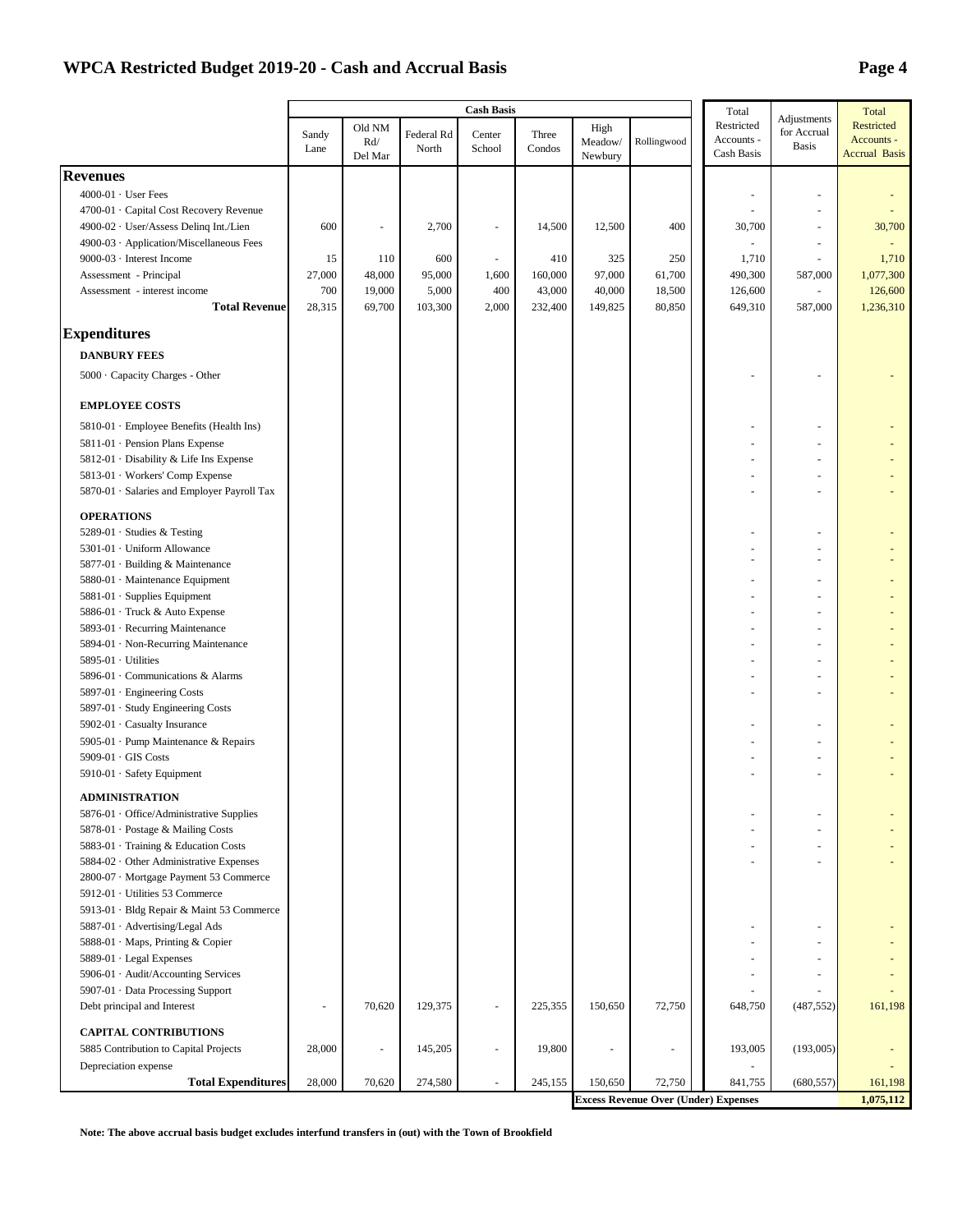#### **Total WPCA Accrual Basis Budget 2019-20 Page 5**

|                                                                  |            | <b>Accrual Basis</b> |                   |
|------------------------------------------------------------------|------------|----------------------|-------------------|
|                                                                  | Operating  | Restricted           | <b>Total WPCA</b> |
| <b>Revenues</b>                                                  |            |                      |                   |
| $4000-01$ · User Fees                                            | 1,560,785  | $\bar{ }$            | 1,560,785         |
| 4700-01 Capital Cost Recovery Revenue                            | 112,228    |                      | 112,228           |
| 4900-02 · User/Assess Delinq Int./Lien                           | 42,000     | 30,700               | 72,700            |
| 4900-03 · Application/Miscellaneous Fees                         | 4,750      |                      | 4,750             |
| 9000-03 · Interest Income                                        | 9,000      | 1,710                | 10,710            |
| Plant Charge                                                     | 139,846    |                      | 139,846           |
| Facil Plan, Cand Lake & Dean Rd Study Grant                      | 406,500    |                      | 406,500           |
| Assessment - Principal                                           |            | 1,077,300            | 1,077,300         |
| Assessment - interest income                                     |            | 126,600              | 126,600           |
| <b>Total Revenue</b>                                             | 2,275,109  | 1,236,310            | 3,511,419         |
| <b>Expenditures</b>                                              |            |                      |                   |
| <b>DANBURY FEES</b>                                              |            |                      |                   |
| <b>Plant Charge</b>                                              | 139,846    |                      | 139,846           |
| 5000 · Capacity Charges - Other                                  | 340,000    |                      | 340,000           |
| <b>EMPLOYEE COSTS</b>                                            |            |                      |                   |
| 5810-01 · Employee Benefit Plans (Health Ins)                    | 103,131    |                      | 103,131           |
| 5811-01 · Pension Plans Expense                                  | 39,775     |                      | 39,775            |
| 5812-01 · Disability & Life Ins Expense                          | 5,811      |                      | 5,811             |
| 5813-01 · Workers' Comp Expense                                  | 24,356     |                      | 24,356            |
| 5870-01 · Salaries and Employer Payroll Tax                      | 464,860    |                      | 464,860           |
| <b>OPERATIONS</b>                                                |            |                      |                   |
| 5289-01 · Studies & Testing                                      | 7,500      |                      | 7,500             |
| 5301-01 · Uniform Allowance                                      | 2,520      |                      | 2,520             |
| 5877-01 · Building & Maintenance                                 | 20,000     |                      | 20,000            |
|                                                                  |            |                      | 3,500             |
| 5880-01 · Maintenance Equipment                                  | 3,500      | ÷,                   |                   |
| 5881-01 · Supplies Equipment                                     | 4,000      |                      | 4,000             |
| 5886-01 · Truck & Auto Expense                                   | 15,000     | ٠                    | 15,000            |
| 5893-01 · Recurring Maintenance                                  | 20,000     |                      | 20,000            |
| 5894-01 · Non-Recurring Maintenance                              | 7,500      | ٠                    | 7,500             |
| 5895-01 · Utilities                                              | 64,000     |                      | 64,000            |
| 5896-01 · Communications & Alarms                                | 19,000     | ٠                    | 19,000            |
| 5897-01 · Engineering Costs                                      | 35,000     | ä,                   | 35,000            |
| 5897-01 · Study Engineering Costs                                | 670,000    |                      | 670,000           |
| 5902-01 · Casualty Insurance                                     | 10,766     |                      | 10,766            |
| 5905-01 · Pump Maintenance & Repairs                             | 45,000     |                      | 45,000            |
| 5909-01 GIS Costs                                                | 12,000     |                      | 12,000            |
| 5910-01 · Safety Equipment                                       | 3,000      |                      | 3,000             |
| <b>ADMINISTRATION</b>                                            |            |                      |                   |
| 5876-01 Office/Administrative Supplies                           | 5,000      |                      | 5,000             |
| 5878-01 · Postage & Mailing Costs                                | 2,500      |                      | 2,500             |
| 5883-01 Training & Education Costs                               | 2,300      |                      | 2,300             |
| 5884-02 Other Administrative Expenses                            | 10,000     |                      | 10,000            |
| Rent                                                             | 26,860     |                      | 26,860            |
| 2800-07 · Mortgage Payment 53 Commerce                           | 23,052     |                      | 23,052            |
| 5912-01 · Utilities 53 Commerce                                  | 1,400      |                      | 1,400             |
| 5913-01 · Bldg Repair & Maint 53 Commerce                        | 4,000      |                      | 4,000             |
|                                                                  |            |                      |                   |
| 5887-01 · Advertising/Legal Ads                                  | 4,500      |                      | 4,500             |
| 5888-01 · Maps, Printing & Copier                                | 15,000     |                      | 15,000            |
| 5889-01 · Legal Expenses                                         | 32,000     |                      | 32,000            |
| 5906-01 · Audit/Accounting Services                              | 18,000     |                      | 18,000            |
| 5907-01 · Data Processing Support<br>Debt principal and Interest |            | 161,198              | 161,198           |
|                                                                  |            |                      |                   |
| <b>CAPITAL CONTRIBUTIONS</b>                                     |            |                      |                   |
| 5885 Contribution to Capital Projects                            |            |                      |                   |
| Depreciation expense                                             | 260,000    |                      | 260,000           |
| <b>Total Expenditures</b>                                        | 2,461,177  | 161,198              | 2,622,374         |
| <b>Excess Revenue Over (Under) Expenses</b>                      | (186, 067) | 1,075,112            | 889,045           |

'n

Note: The above accrual basis budget excludes interfund transfers in (out) with the Town of Brookfield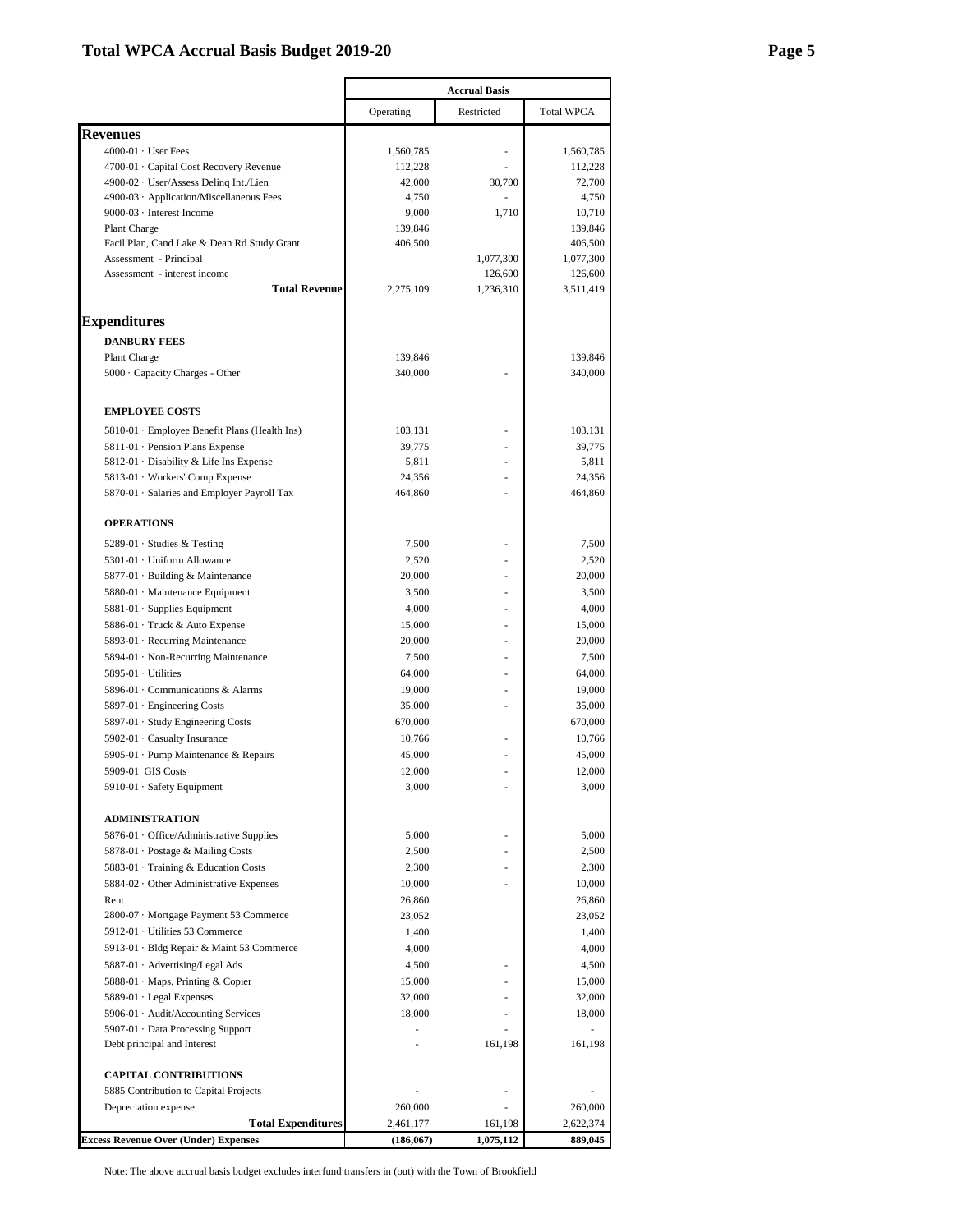## **WPCA Operating Budget 2019-20 Page 6**

|                                                                                                                                                                         | <b>CASH BASIS</b>                  |                                             |                                         |  | <b>ACCRUAL ADJUSTMENTS</b>                |                                   |                                                    |                                         |
|-------------------------------------------------------------------------------------------------------------------------------------------------------------------------|------------------------------------|---------------------------------------------|-----------------------------------------|--|-------------------------------------------|-----------------------------------|----------------------------------------------------|-----------------------------------------|
|                                                                                                                                                                         | <b>Operations</b><br>(from page 2) | Capital<br><b>Projects</b><br>(from page 3) | <b>Total</b><br><b>Operations</b>       |  | Capital<br>Projects<br><b>Adjustments</b> | Capitalize<br><b>Fixed Assets</b> | Recognize<br><b>Depreciation</b><br><b>Expense</b> | <b>Accrual</b><br><b>Basis</b> $(A)$    |
|                                                                                                                                                                         |                                    |                                             |                                         |  |                                           |                                   |                                                    |                                         |
| <b>Revenues</b><br>4000-01 · User Fees<br>4700-01 · Capital Cost Recovery Revenue<br>4900-02 · User/Assess Delinq Int./Lien<br>4900-03 · Application/Miscellaneous Fees | 1,560,785<br>42,000<br>4,750       | 112,228                                     | 1,560,785<br>112,228<br>42,000<br>4,750 |  |                                           |                                   |                                                    | 1,560,785<br>112,228<br>42,000<br>4,750 |
| 9000-03 · Interest Income<br>Plant Charge                                                                                                                               | 9,000<br>139,846                   |                                             | 9,000<br>139,846                        |  |                                           |                                   |                                                    | 9,000<br>139,846                        |
| Cash from issuance of debt<br>Contribution from Operations budget<br>Center School Reimbursement                                                                        |                                    | (38, 295)                                   | (38,295)                                |  | 38,295                                    |                                   |                                                    |                                         |
| Facil Plan, Cand Lake & Dean Rd Study Grant<br><b>Total Revenue</b>                                                                                                     | 406,500<br>2,162,881               | 73,933                                      | 406,500<br>2,236,814                    |  | 38,295                                    |                                   |                                                    | 406,500<br>1,868,609                    |
|                                                                                                                                                                         |                                    |                                             |                                         |  |                                           |                                   |                                                    |                                         |
| <b>Expenditures</b><br><b>DANBURY FEES</b>                                                                                                                              |                                    |                                             |                                         |  |                                           |                                   |                                                    |                                         |
| Plant Charge                                                                                                                                                            | 139,846                            |                                             | 139,846                                 |  |                                           |                                   |                                                    | 139,846                                 |
| 5000 · Capacity Charges - Other                                                                                                                                         | 340,000                            |                                             | 340,000                                 |  |                                           |                                   |                                                    | 340,000                                 |
| <b>EMPLOYEE COSTS</b>                                                                                                                                                   |                                    |                                             |                                         |  |                                           |                                   |                                                    |                                         |
| 5810-01 · Employee Benefit Plans (Health Ins)                                                                                                                           | 103,131                            |                                             | 103,131                                 |  |                                           |                                   |                                                    | 103,131                                 |
| 5811-01 · Pension Plans Expense                                                                                                                                         | 39.775                             |                                             | 39,775                                  |  |                                           |                                   |                                                    | 39,775                                  |
| 5812-01 · Disability & Life Ins Expense                                                                                                                                 | 5,811                              |                                             | 5,811                                   |  |                                           |                                   |                                                    | 5,811                                   |
| 5813-01 · Workers' Comp Expense<br>5870-01 · Salaries and Employer Payroll Tax                                                                                          | 24,356<br>464,860                  |                                             | 24,356<br>464,860                       |  |                                           |                                   |                                                    | 24,356<br>464,860                       |
| <b>OPERATIONS</b>                                                                                                                                                       |                                    |                                             |                                         |  |                                           |                                   |                                                    |                                         |
| 5289-01 · Studies & Testing<br>5301-01 · Uniform Allowance                                                                                                              | 7,500<br>2,520                     |                                             | 7,500<br>2,520                          |  |                                           |                                   |                                                    | 7,500<br>2,520                          |
| 5877-01 · Building & Maintenance                                                                                                                                        | 20,000                             |                                             | 20,000                                  |  |                                           |                                   |                                                    | 20,000                                  |
| 5880-01 · Maintenance Equipment                                                                                                                                         | 3,500                              |                                             | 3,500                                   |  |                                           |                                   |                                                    | 3,500                                   |
| 5881-01 · Supplies Equipment                                                                                                                                            | 4,000                              |                                             | 4,000                                   |  |                                           |                                   |                                                    | 4,000                                   |
| 5886-01 · Truck & Auto Expense                                                                                                                                          | 15,000                             |                                             | 15,000                                  |  |                                           |                                   |                                                    | 15,000                                  |
| 5893-01 · Recurring Maintenance                                                                                                                                         | 20,000                             |                                             | 20,000                                  |  |                                           |                                   |                                                    | 20,000                                  |
| 5894-01 · Non-Recurring Maintenance<br>$5895-01 \cdot$ Utilities                                                                                                        | 7,500<br>64,000                    |                                             | 7,500<br>64,000                         |  |                                           |                                   |                                                    | 7,500<br>64,000                         |
| 5896-01 Communications & Alarms                                                                                                                                         | 19,000                             |                                             | 19,000                                  |  |                                           |                                   |                                                    | 19,000                                  |
| 5897-01 · Engineering Costs                                                                                                                                             | 35,000                             |                                             | 35,000                                  |  |                                           |                                   |                                                    | 35,000                                  |
| 5897-01 · Study Engineering Costs                                                                                                                                       | 670,000                            |                                             | 670,000                                 |  |                                           |                                   |                                                    | 670,000                                 |
| 5902-01 · Casualty Insurance                                                                                                                                            | 10,766                             |                                             | 10,766                                  |  |                                           |                                   |                                                    | 10,766                                  |
| 5905-01 · Pump Maintenance & Repairs<br>5909-01 · GIS Costs                                                                                                             | 45,000<br>12,000                   |                                             | 45,000<br>12,000                        |  |                                           |                                   |                                                    | 45,000<br>12,000                        |
| 5910-01 · Safety Equipment                                                                                                                                              | 3,000                              |                                             | 3,000                                   |  |                                           |                                   |                                                    | 3,000                                   |
| <b>ADMINISTRATION</b>                                                                                                                                                   |                                    |                                             |                                         |  |                                           |                                   |                                                    |                                         |
| 5876-01 Office/Administrative Supplies                                                                                                                                  | 5,000                              |                                             | 5,000                                   |  |                                           |                                   |                                                    | 5,000                                   |
| 5878-01 · Postage & Mailing Costs                                                                                                                                       | 2,500                              |                                             | 2,500                                   |  |                                           |                                   |                                                    | 2,500                                   |
| 5883-01 Training & Education Costs                                                                                                                                      | 2,300                              |                                             | 2,300                                   |  |                                           |                                   |                                                    | 2,300                                   |
| 5884-02 Other Administrative Expenses                                                                                                                                   | 10,000                             |                                             | 10,000                                  |  |                                           |                                   |                                                    | 10,000                                  |
| 2800-07 · Mortgage Payment 53 Commerce<br>5912-01 · Utilities 53 Commerce                                                                                               | 26,860<br>23,052                   |                                             | 26,860<br>23,052                        |  |                                           |                                   |                                                    | 26,860<br>23,052                        |
| 5913-01 · Bldg Repair & Maint 53 Commerce                                                                                                                               | 1,400                              |                                             | 1,400                                   |  |                                           |                                   |                                                    | 1,400                                   |
| 5887-01 · Advertising/Legal Ads                                                                                                                                         | 4,000                              |                                             | 4,000                                   |  |                                           |                                   |                                                    | 4,000                                   |
| 5888-01 · Maps, Printing & Copier                                                                                                                                       | 4,500                              |                                             | 4,500                                   |  |                                           |                                   |                                                    | 4,500                                   |
| 5889-01 · Legal Expenses                                                                                                                                                | 15,000                             |                                             | 15,000                                  |  |                                           |                                   |                                                    | 15,000                                  |
| 5906-01 · Audit/Accounting Services<br>5907-01 · Data Processing Support                                                                                                | 32,000<br>18,000                   |                                             | 32.000<br>18,000                        |  |                                           |                                   |                                                    | 32,000<br>18,000                        |
| Debt principal and Interest                                                                                                                                             |                                    |                                             |                                         |  |                                           |                                   |                                                    |                                         |
| <b>CAPITAL CONTRIBUTIONS</b>                                                                                                                                            |                                    |                                             |                                         |  |                                           |                                   |                                                    |                                         |
| 5885 Contribution to Capital Projects                                                                                                                                   | (38, 295)                          |                                             | (38,295)                                |  | 38,295                                    |                                   |                                                    |                                         |
| Capital expenditures                                                                                                                                                    |                                    | 266,045                                     | 266,045                                 |  |                                           | (266, 045)                        |                                                    |                                         |
| Depreciation expense                                                                                                                                                    |                                    |                                             |                                         |  |                                           |                                   | 260,000                                            | 260,000                                 |
| <b>Total Expenditures</b>                                                                                                                                               | 2,162,881                          | 266,045                                     | 2,428,926                               |  | 38,295                                    | (266, 045)                        | 260,000                                            | 2,461,177                               |
|                                                                                                                                                                         |                                    |                                             |                                         |  |                                           |                                   | <b>Excess Revenue Over (Under) Expenses</b>        | (592, 567)                              |